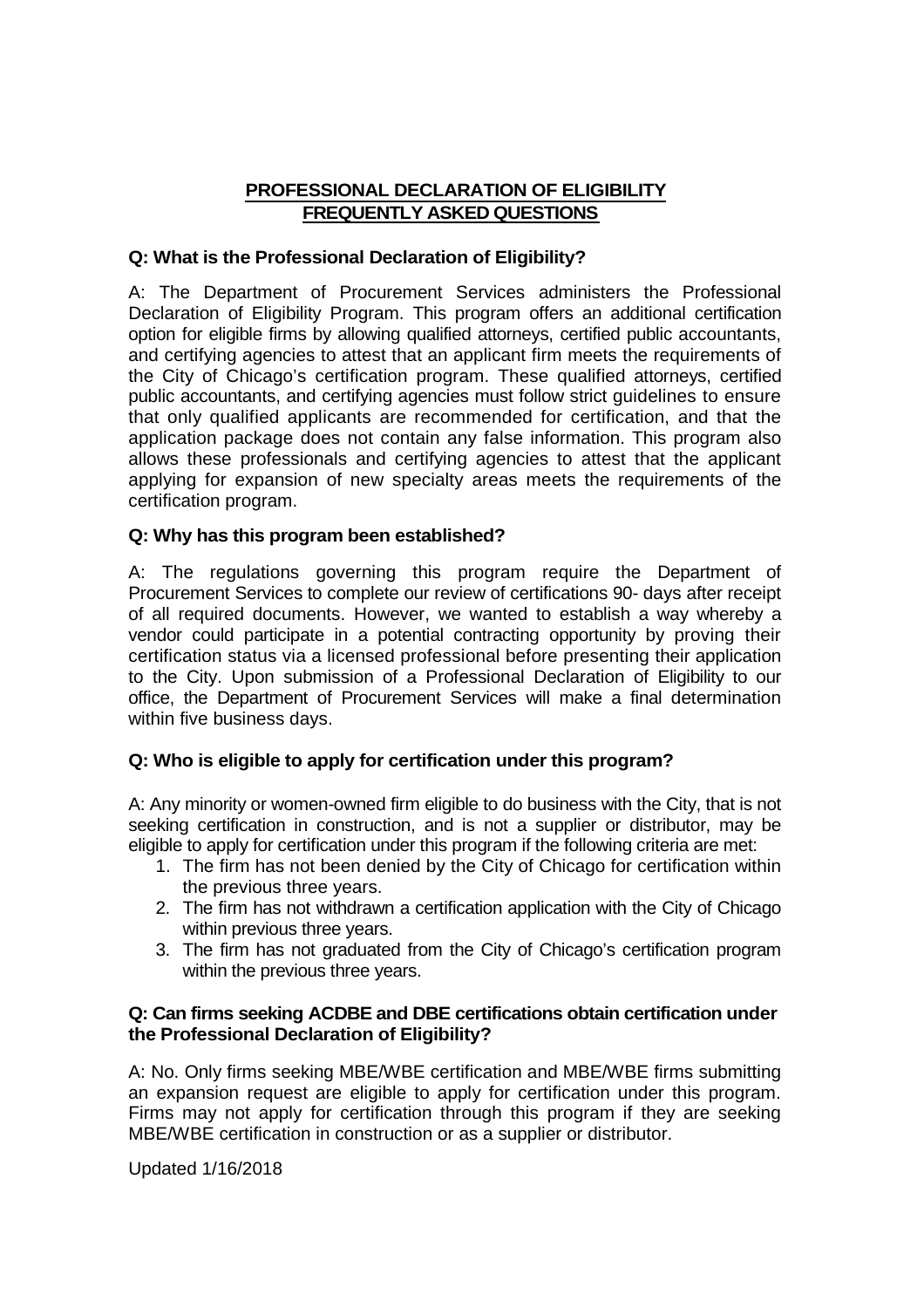## **Q: When will the program be available?**

A: Starting December 6, 2010.

## **Q: Who is eligible to be a Professional of Record?**

A: Any attorney or CPA licensed in Illinois for at least 3 years who is currently in good standing with their licensing board and meets the following criteria:

- 1. Has not been convicted or found liable for fraud, or making false statements.
- 2. Does not have an ownership interest or familial relationships with the firm or its owner.
- 3. Is not ineligible to do business with the City.

#### **Q: What forms are necessary to become certified under the program?**

A: A firm must submit an Application and all of the supporting required documentation to the professional or certifying agency. All of the forms are located on our website www.cityofchicago.org/procurement. The professional or certifying agency is required to review the application and all supporting documentation and then, if the firm is eligible, submit a signed and dated Professional Declaration of Eligibility Statement in which the professional or certifying agency shall be required to attest to the City and to the person hiring or otherwise retaining the Professional of Record that the firm is indeed eligible under the rules and regulations of the program. In addition, the Professional Declaration of Eligibility Statement must also be signed by the owner of the firm for whom the attorney or CPA is employed. The professional must forward the Application and all of the firm's documentation to the Department of Procurement Services for a final review.

# **Q: Does the City have a list of Eligible Professionals of Record?**

A: No, the city does not endorse a particular professional or certifying agency. Contact your local CPA or attorney for participation.

## **Q: Does applying for certification under the Professional Declaration of Eligibility guarantee certification?**

A: No. The professional or certifying agency is required to process a certification file according to the same rules and regulations as the Department of Procurement Services. If the professional deems that you are not eligible for the program, you will not be certified. All Professional Declaration of Eligibility applications are subject to an audit by the Department of Procurement Services to determine compliance with the requirements of the program's regulations.